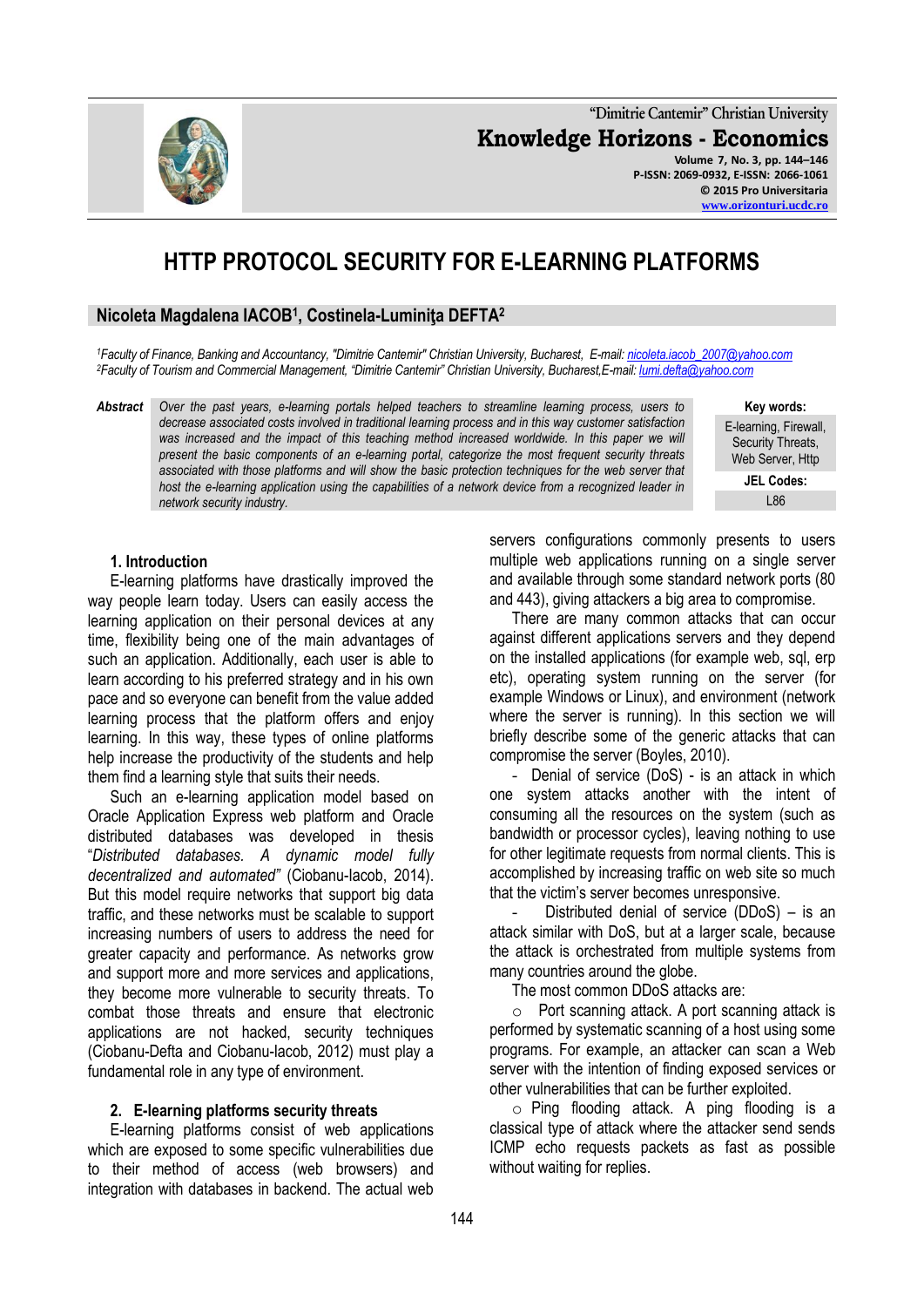o SYN flooding. This attack requires knowledge of the TCP/ IP protocol suite because this is a network protocol targeted type of attack. In SYN flood the attacker sends a SYN packet to target host which then respond with SYN acknowledgement. In the end of communication, the attacker does not send any ACK packet back to the target host and this causes the connection to remain in half open state. TCP connection established to the attacker host is not ending, waiting for the session to expire. The attacker continue sending new SYN packets until TCP SYN queue is filled and cannot accept any new connections.

o IP packet fragmentation attack. In this attack, an attacker change the TCP/IP protocol behavior to break packets up into smaller pieces, or fragments, that bypass most intrusion-detection systems.

- Password attacks. Password attacks can be implemented using different methods, including bruteforce attacks and packet sniffers. Although packet sniffers can reveal user accounts and passwords, from network packet captures where an attacker can see in clear or decrypt some passwords, password attacks usually refer to specific attempts to identify a user account, password, or both. A brute-force attack is performed using some programs that run across the network and attempt to log in to the attacked server using various users and passwords. When a user account is compromised and if this account has enough privileges, the attacker can gain access to the system.

- Cross-site scripting or XSS is a technique that makes use of vulnerabilities in web applications. In a cross-site scripting attack, data is entered into an application which is later written back to another user. If the application is not coded is such a way to validate the data correctly, it may simply echo the input back allowing the insertion of malicious code into the web page.

- SQL injection type of attack search for a vulnerability in the database associated with a web application. The malicious code is inserted into strings that are later passed to the SQL server, parsed, and executed.

- Malware is malicious software. It consist of viruses, bots, spyware, worms, trojans, rootkits, and

any other software intended to disrupt normal user activity and collect personal data.

### **3. E-learning platform components**

In the diagram below (Figure 1), we figured a typical network and systems architecture for an e-learning platform (Baron et al, 2014), consisting of a database server and a web server to serve client requests. We choose an Adaptive Security Appliance from Cisco to defend servers from various security threats. Cisco ASA provide an end to end security solution, offering protection from OSI (Open Systems Interconnection model) layer 2 to 7. The built in IPS (Intrusion Prevention System) enhance firewall protection by looking deeper into the packets to provide real-time ip protection against worms, trojans, and exploits against application and operating systems vulnerabilities (Iacob, 2014; Iacob and Defta, 2014).

As a layer 3 firewall, we configured an access list on appliance that permits to enter in local area network only http traffic destined for the web server and have applied this access list on outside interface (the interface facing Internet). All other traffic will be dropped at the outside interface by the security appliance. By using such an inbound ip packet filter, the sql server is not exposed to the internet and web server is exposed only on port 80 (required to server http requests to students using e-learning web platform). If a packet is denied by the access list, the security appliance discards the packet and generates a syslog message indicating that such an event has occurred (Iacob, 2015).

Adaptive security appliance can perform http deep protocol inspection by checking a set of additional parameters. For HTTP we want to mask our server's banner and enforce protocol compliance with HTTP standard in order to protect web server version and operating system distribution from the attacker. This is useful because with this information the attacker can exploit some known bugs in the operating system version or web server implementation. In addition we request to allow only GET and POST HTTP methods to be destined to our web server and drop all connections which violates HTTP protocol specification.



"Figure 1. Typical network and systems architecture"